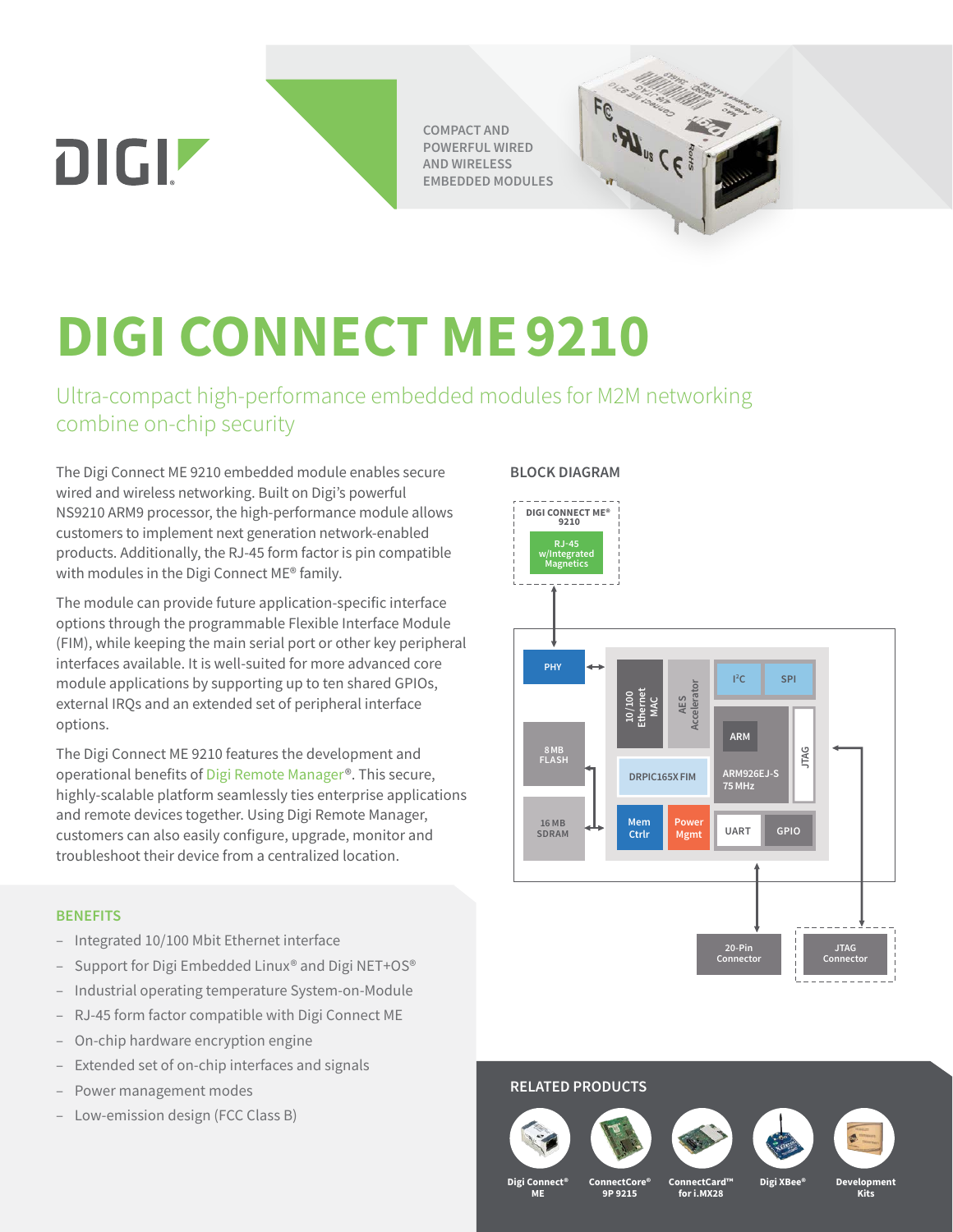## **DIGI JUMPSTART KIT® OVERVIEW**

| DIGI JUMPSTART KIT® FOR NET+OS                                                                                                                                                                                                                                                                                                                                                                            | DIGI JUMPSTART KIT® FOR EMBEDDED LINUX®                                                                                                                                                                                                                                                                                                                                                         |
|-----------------------------------------------------------------------------------------------------------------------------------------------------------------------------------------------------------------------------------------------------------------------------------------------------------------------------------------------------------------------------------------------------------|-------------------------------------------------------------------------------------------------------------------------------------------------------------------------------------------------------------------------------------------------------------------------------------------------------------------------------------------------------------------------------------------------|
| This royalty-free turnkey solution for embedded software development is based<br>on the ThreadX Real-Time Operating System (RTOS), one of the most reliable and<br>field-proven RTOS solutions available. In addition to ThreadX, NET+OS® provides<br>the integrated building blocks needed to create product solutions with leading<br>network security using Digi embedded modules and microprocessors. | Built around a standard Linux 2.6 kernel distribution, the Digi JumpStart Kit for Embedded<br>Linux is tailored to the specific needs of embedded Linux development and provides<br>an easy-to-use, complete off-the-shelf embedded development platform. It includes all<br>components that are required to build secure network-enabled products based on the Digi<br>Connect ME 9210 family. |
| For professional NET+OS software development, the Eclipse based Digi ESP™<br>Integrated Development Environment (IDE) with graphical user interface and<br>high-speed USB 2.0 hardware debugger is provided out-of-the-box.                                                                                                                                                                               | The kit includes Digi ESP™ for Embedded Linux, a powerful and fully Linux-hosted<br>Integrated Development Environment based on the open Eclipse™ framework. Ideal for<br>new and experienced Linux developers, Digi ESP improves software design productivity<br>by accelerating and greatly simplifying driver and application development through a                                          |
| Royalty-free turnkey solution for embedded software development<br>$\bullet$<br>Built on field-proven and compact ThreadX RTOS<br>$\bullet$<br>Fully integrated support for secure, IPv4/IPv6 networking applications<br>$\bullet$<br>Professional software development using Windows-based Digi ESP IDE                                                                                                  | user-friendly graphical interface.<br>Off-the-shelf development platform for network-enabled embedded systems<br>Royalty-free and with optimized 2.6 kernel and services support<br>٠<br>Linux Digi ESP IDE for accelerated software development<br>٠<br>Full Linux and Digi BSP source code included<br>٠                                                                                      |





| <b>SOFTWARE PLATFORM</b>              | NET+OS®                                                                                                                                                                                                                                                                                                                            | <b>EMBEDDED LINUX</b>                                                                                                                                                                  |  |
|---------------------------------------|------------------------------------------------------------------------------------------------------------------------------------------------------------------------------------------------------------------------------------------------------------------------------------------------------------------------------------|----------------------------------------------------------------------------------------------------------------------------------------------------------------------------------------|--|
| <b>MODULE</b>                         | Digi Connect ME 9210 w/8 MB Flash, 16 MB SDRAM                                                                                                                                                                                                                                                                                     |                                                                                                                                                                                        |  |
| <b>DEVELOPMENT BOARD</b>              | 1 RS-232 serial port, GPIO configuration switches, screw terminal for GPIO signals, prototyping area, status LEDs<br>(serial, GPIO, power), logic signal header, test points, reset button, user/wake-up buttons, PoE module header,<br>9-30 VDC power supply, JTAG header and RS-232 console/debug port for JTAG-equipped modules |                                                                                                                                                                                        |  |
| CD/DVD                                | Digi NET+OS CD:<br>NET+OS 7, Digi ESP IDE, BSP source code, sample code,<br>Green Hills MULTI IDE support files, user documentation                                                                                                                                                                                                | Digi Embedded Linux 4 DVD:<br>Digi Embedded Linux, Digi ESP IDE, Linux and platform<br>specific source code, Universal boot loader source code<br>(U-Boot), sample code, documentation |  |
| <b>DOCUMENTATION</b>                  | Quick start guide, Digi ESP tutorial, NET+OS porting guide,<br>NET+OS API documentation, Advanced Web Server, hardware<br>reference manual, development board schematics                                                                                                                                                           | Quick start guide, Digi Embedded Linux user's guide, hard-<br>ware reference manual, development board schematics                                                                      |  |
| <b>POWER SUPPLIES AND ACCESSORIES</b> | External wall power supply (110/240 VAC) with interchangeable outlet adapters<br>(North America, EU, UK, and Australia), crossover serial cable, Ethernet cable                                                                                                                                                                    |                                                                                                                                                                                        |  |
| <b>OTHER</b>                          | Digi JTAG Link USB 2.0 hardware debugger                                                                                                                                                                                                                                                                                           | N/A                                                                                                                                                                                    |  |

Please refer to the feature specs on our website for detailed information about the specific software platform capabilities.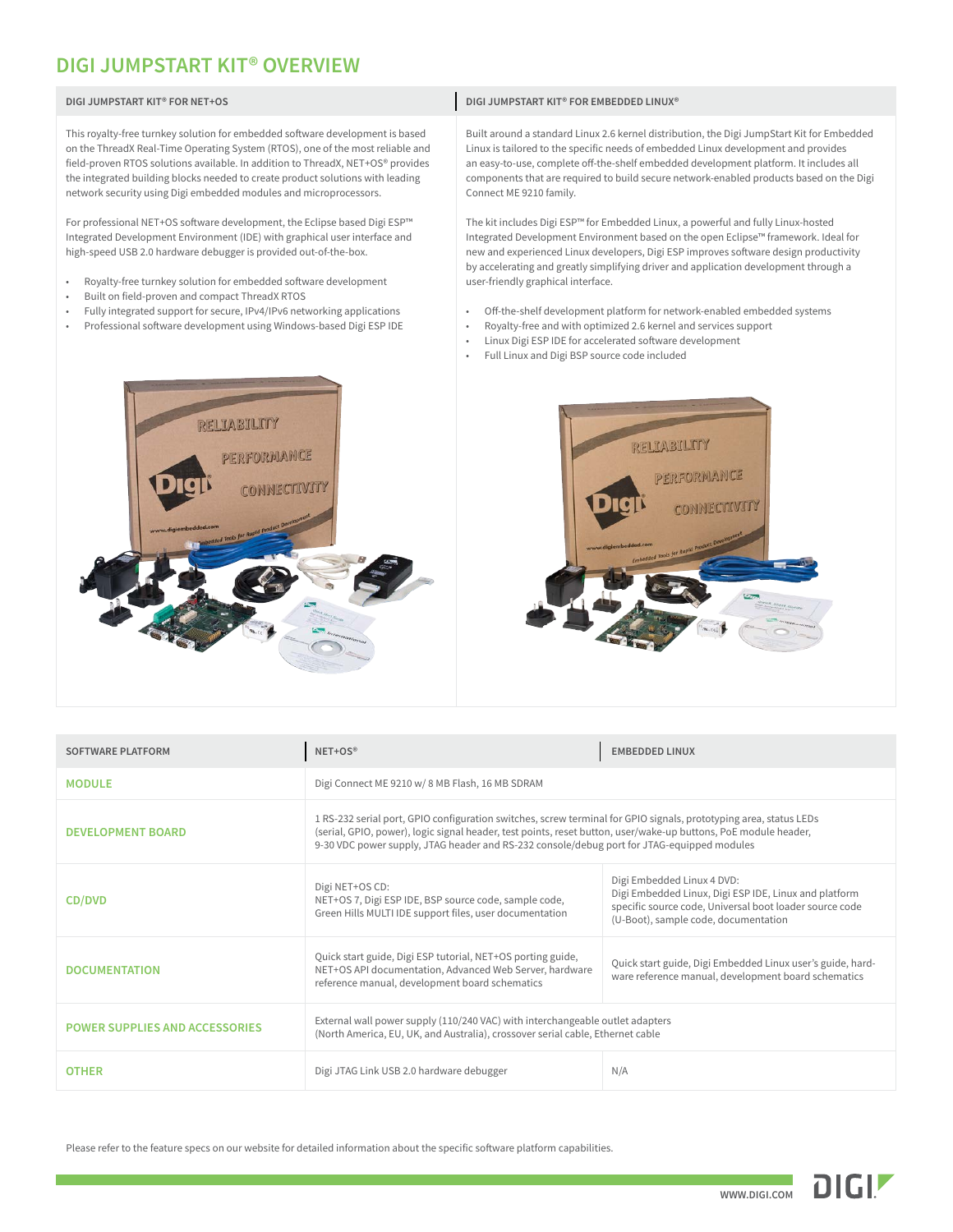| <b>SPECIFICATIONS</b>                    | Digi Connect ME® 9210                                                                                             |  |
|------------------------------------------|-------------------------------------------------------------------------------------------------------------------|--|
|                                          |                                                                                                                   |  |
| <b>HARDWARE</b>                          |                                                                                                                   |  |
| <b>PROCESSOR TYPE</b>                    | 32-bit Digi NS9210 processor                                                                                      |  |
| <b>ARM CORE</b>                          | ARM926EJ-S                                                                                                        |  |
| <b>PROCESSOR SPEED</b>                   | 75 MHz                                                                                                            |  |
| <b>CACHE</b>                             | 4k I/D Cache                                                                                                      |  |
| <b>MEMORY BASE POPULATION</b>            | Support up to 8 MB NOR Flash; Support up to 16 MB SDRAM                                                           |  |
| <b>FLEXIBLE INTERFACE MODULES (FIMS)</b> | 300 MHz DRPIC165X CPU; 2k program/192 bytes data RAM                                                              |  |
| <b>ON-CHIP 256-BIT AES ACCELERATOR</b>   | Yes                                                                                                               |  |
| <b>POWER MANAGEMENT MODES</b>            | On-the-fly clock scaling; Low-power sleep modes; Configurable scaling/wake-up events (EIRQ, UART, Ethernet, etc.) |  |
| <b>PINS/FORM FACTOR</b>                  | RJ-45 connector style with 20-pin micro pin header (Samtec FTS-110-01-F-DV-TR)                                    |  |
| <b>HIGH-SPEED TTL SERIAL INTERFACE</b>   | Full signal support (TXD, RXD, RTS, CTS, DTR, DSR and DCD); Hardware/Software flow control                        |  |
| <b>GPIO</b>                              | 10 shared; Up to 3 external IRQ options                                                                           |  |
| <b>SPI</b>                               | Master data rate up to 16.7 Mbps; Slave data rate up to 7.5 Mbps                                                  |  |
| $l^2C$                                   | v1.0 bus interface; 7-bit and 10-bit address modes                                                                |  |
| <b>FLEXIBLE INTERFACE SUPPORT (FIM)</b>  | UART, 1-Wire, USB device (low-speed), CAN BUS                                                                     |  |
| <b>WATCHDOG TIMER (16-BIT)</b>           | Yes                                                                                                               |  |
| <b>JTAG INTERFACE</b>                    | Available on development modules only                                                                             |  |
| <b>ON-BOARD POWER SUPERVISOR</b>         | Yes                                                                                                               |  |
| <b>WAVE-SOLDERABLE DESIGN</b>            | No clean flux process                                                                                             |  |
| DIMENSIONS (L X W X H)                   | 36.7 mm (1.445 in) x 19.05 mm (0.75 in) x 18.67 mm (0.735 in)                                                     |  |
| <b>NETWORK INTERFACE - WIRED</b>         |                                                                                                                   |  |
| <b>PHYSICAL LAYER</b>                    | 10/100Base-T                                                                                                      |  |
| <b>DATA RATE</b>                         | 10/100 Mbps (auto-sensing)                                                                                        |  |
| <b>MODE</b>                              | Full- or half-duplex (auto-sensing)                                                                               |  |
| <b>CONNECTOR</b>                         | RJ-45 w/ magnetics                                                                                                |  |
| <b>POE POWER PASS-THROUGH</b>            | 802.3af compliant (Mid- and End-span)                                                                             |  |
| <b>ENVIRONMENTAL</b>                     |                                                                                                                   |  |
| <b>OPERATING TEMPERATURE</b>             | -40° C to 75° C (-40° F to 167° F) -40° C to 85° C (-40° F to 185° F) with external thermal pad*                  |  |
| <b>STORAGE TEMPERATURE</b>               | -50° C to 125° C (-58° F to 257° F)                                                                               |  |
| <b>RELATIVE HUMIDITY</b>                 | 5% to 90% (non-condensing)                                                                                        |  |
| <b>POWER REQUIREMENTS (3.3 VDC)</b>      |                                                                                                                   |  |
| <b>MAXIMUM</b>                           | 450 mA (1.485 W)                                                                                                  |  |
| <b>TYPICAL</b>                           | 346 mA (1.14 W)<br>UART and Ethernet activated                                                                    |  |
| <b>IDLE</b>                              | 186 mA (613 mW)/16 clock scaling, Ethernet activated                                                              |  |
| <b>SLEEP</b>                             | 3.3 VDC @ 34 mA (113 mW)                                                                                          |  |
| <b>WARRANTY</b>                          |                                                                                                                   |  |
| <b>PRODUCT WARRANTY</b>                  | 3 years                                                                                                           |  |

\*Please see hardware reference manual for detailed information